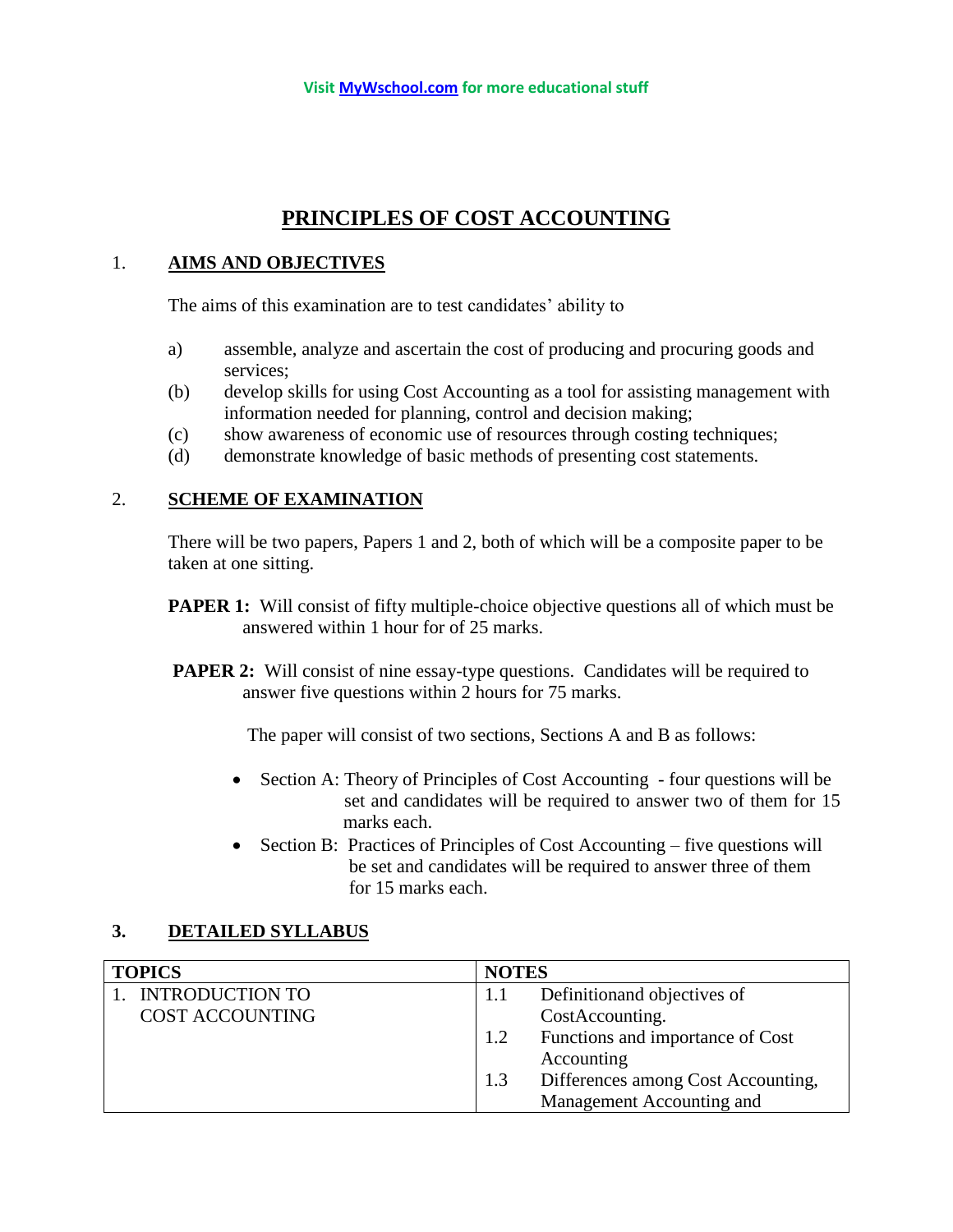|                                  |     | Financial Accounting.                      |
|----------------------------------|-----|--------------------------------------------|
|                                  |     |                                            |
|                                  | 1.4 | Basic Costing terminologies e.g            |
|                                  |     | Cost Centre, cost unit, unit cost          |
|                                  |     | etc.                                       |
|                                  |     |                                            |
| <b>CHARACTERISITICS</b><br>2.    | 2.1 | Characteristics of a goodCosting           |
| OF A GOOD COSTING SYSTEM         |     | System e.gsimple, relevant, accurate,      |
|                                  |     | cost-effective etc                         |
|                                  | 2.2 | Qualities of good Cost information         |
|                                  |     | e.g brief, timely, comparable,             |
|                                  |     | objective etc.                             |
|                                  |     |                                            |
| 3.<br><b>COST CLASSIFICATION</b> | 3.1 | Basis of cost classification:              |
| AND TYPES OF COST                |     | Classification of cost according to        |
|                                  |     | behaviour, function, nature etc.           |
|                                  | 3.2 |                                            |
|                                  |     | Types of cost under various                |
|                                  |     | Classifications eg. direct cost,           |
|                                  |     | indirect cost, period cost,                |
|                                  |     | historical cost, sunk cost, etc.           |
|                                  | 3.3 | Components of cost build-up for            |
|                                  |     | ascertaining the cost/profit of a          |
|                                  |     | product or an activity e.g prime cost,     |
|                                  |     | overheads, factory cost, cost of           |
|                                  |     | production, cost of sales, total cost etc. |
| 4. ELEMENTS OF COST              | 4.1 | Explanation of elements of cost i.e        |
|                                  |     | Material, Labour and Expenses.             |
|                                  | 4.2 | Identification and grouping of             |
|                                  |     | elements of cost into direct and           |
|                                  |     | indirect costs e.g direct material         |
|                                  |     | cost direct, labour cost, direct           |
|                                  |     |                                            |
|                                  |     | expenses and overheads such as             |
|                                  |     | factory, administration, selling and       |
|                                  |     | distribution, etc.                         |
|                                  |     |                                            |

| <b>TOPICS</b> | <b>NOTES</b>                                |
|---------------|---------------------------------------------|
|               |                                             |
| 5. MATERIALS  | Purchasing, receiving, storage and<br>5.1   |
|               | their documentation.                        |
|               | Stocktaking: periodic and continuous<br>5.2 |
|               | and perpetual inventory system.             |
|               | Inventory control – Minimum,<br>5.3         |
|               | Maximum, Re-order stock levels and          |
|               | Economic Order Quantity.                    |
|               | (computation of Economic Order              |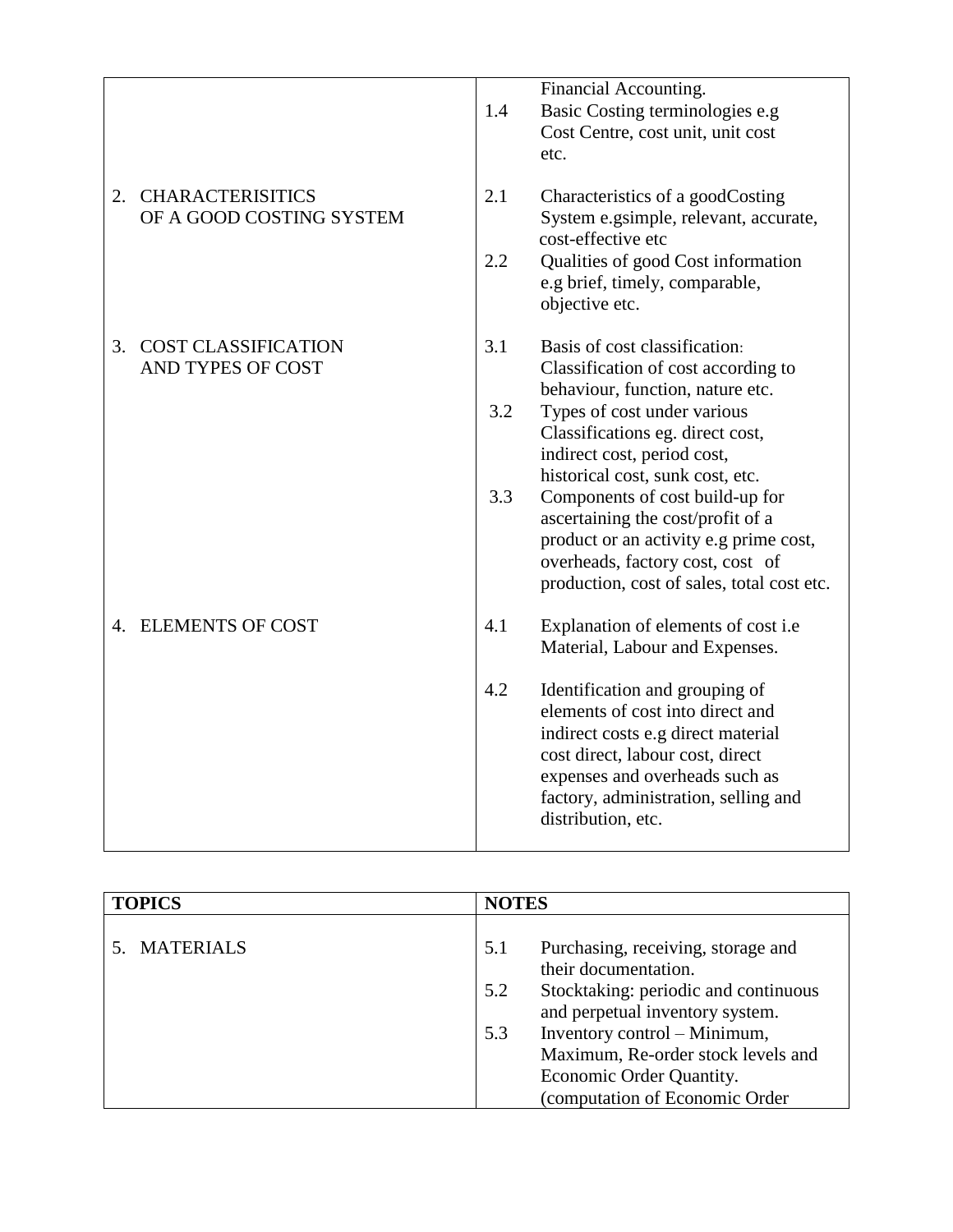|                        | Quantity is not required).<br>5.4<br>Pricing of issues and Stock valuation<br>using FIFO, LIFO, Simple Average,<br>Weighted Average, Standard Price<br>methods and their advantages and<br>disadvantages.                    |
|------------------------|------------------------------------------------------------------------------------------------------------------------------------------------------------------------------------------------------------------------------|
| 6. LABOUR              | Labour: Meaning and types of labour<br>6.1<br>and labour cost:- skilled and unskilled.<br>- direct and indirect.                                                                                                             |
|                        | 6.2<br>Methods of labour remuneration:<br>- Time rate<br>- Piece rate: straight piece rate,<br>differential piece rate, price rate with<br>guaranteed time rate.<br>- incentive schemes: premium bonus,<br>overtime premium. |
|                        | 6.3<br>Methods of time keeping and<br>concept of idle time.                                                                                                                                                                  |
|                        | Payroll procedures:<br>6.4<br>-Preparation of wages analysis sheet<br>-statutory and non-statutory deductions<br>should be emphasized. (questions will<br>be limited to computation of individual<br>bonus schemes).         |
|                        | 6.5<br>Labour Turnover: Meaning, causes and<br>cost.<br>-Labour turnover ratio.                                                                                                                                              |
| <b>OVERHEADS</b><br>7. | Definition of overheads.<br>7.1<br>7.2<br>Types of overheads.<br>7.3<br>Overhead analysis, collection,<br>classification, allocation, apportionment<br>and redistribution.                                                   |

| <b>TOPICS</b> | <b>NOTES</b>                       |
|---------------|------------------------------------|
|               |                                    |
|               | <b>Overhead Absorption:</b><br>7.4 |
|               | - Calculation of Overhead          |
|               | Absorption Rates (OAR) e.g         |
|               | Direct Wages Percentage, Direct    |
|               | Material Cost Percentage,          |
|               | Machine Hour Rate, Prime           |
|               | Cost percentage, etc.              |
|               | Application of Overhead Absorption |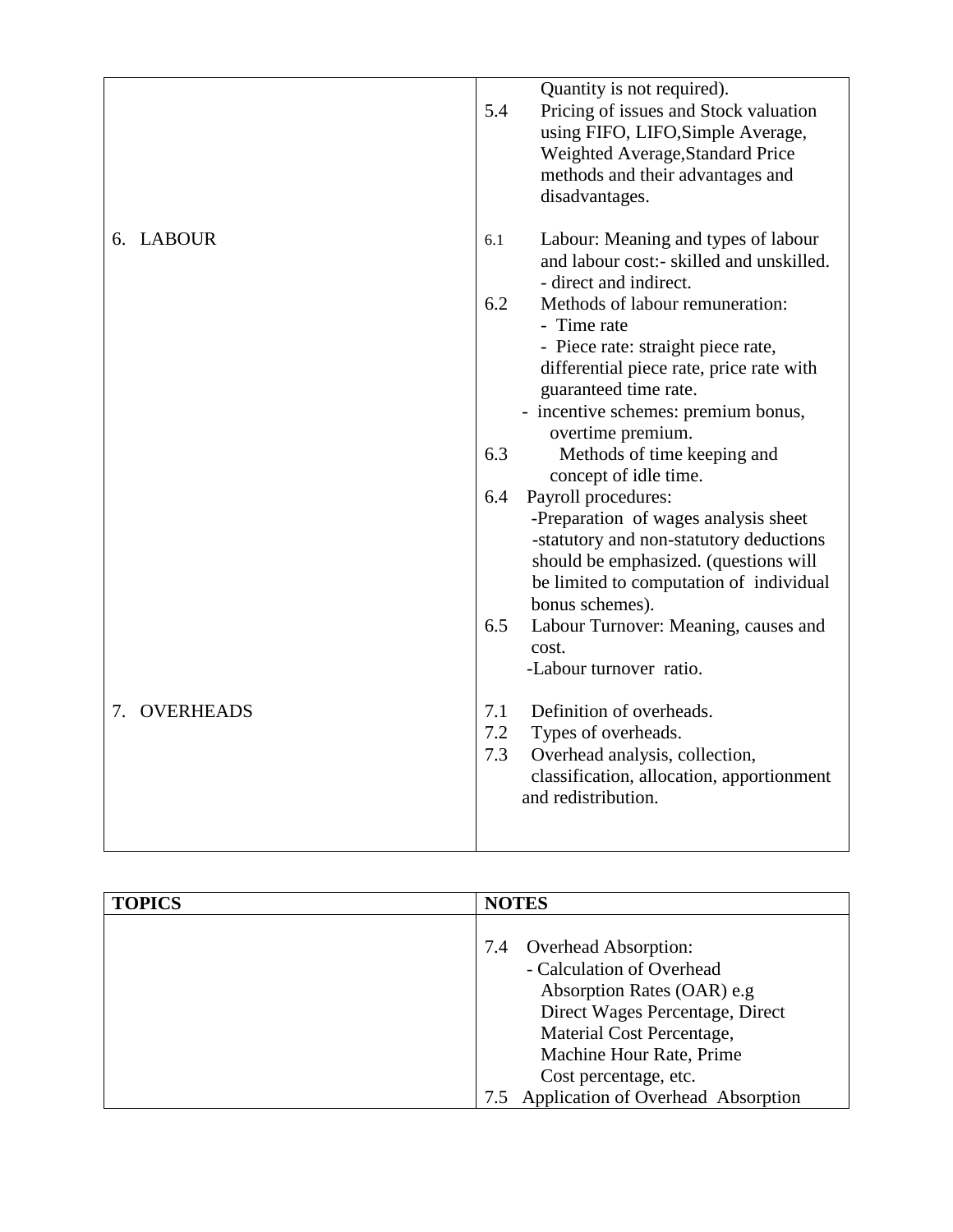|                                             | Rates.<br>7.6 Calculation of under/over absorption of<br>overheads.<br>7.7 Activity Based Costing:<br>7.7.1 Meaning, advantages and disadvantages<br>of Activity Based Costing (ABC).<br>7.7.2 Steps in Activity Based Costing.<br>7.7.3 Differences between Activity Based<br><b>Costing and Traditional Product Costing</b><br>systems.<br>- limitations of Traditional Product<br>Costing System.<br>7.7.4 Computation of product cost using<br><b>Activity Based Costing.</b> |
|---------------------------------------------|-----------------------------------------------------------------------------------------------------------------------------------------------------------------------------------------------------------------------------------------------------------------------------------------------------------------------------------------------------------------------------------------------------------------------------------------------------------------------------------|
| 8. COSTING METHODS<br>8.1 Job/Batch Costing | 8.1.1 Purpose and circumstances under<br>which Job/Batch Costing is applied.<br>8.1.2 Ascertainment of cost of a job or batch.                                                                                                                                                                                                                                                                                                                                                    |
| 8.2 Contract Costing                        | 8.2.1 Meaning and characteristics.<br>8.2.2 Preparation of Contract Accounts<br>and Contractee's Account.                                                                                                                                                                                                                                                                                                                                                                         |
| 8.3 Service Costing                         | 8.3.1 Meaning and objectives of Service<br>Costing.<br>8.3.2 Organizations that use Service Costing.<br>8.3.3 Ascertainment of cost per unit of<br>services rendered.                                                                                                                                                                                                                                                                                                             |
| 8.4 Process Costing                         | 8.4.1 Explanation and circumstance where<br>process costing is applied<br>8.4.2 Terminologies in process costing e.g<br>joint-products, by-products, scrap,<br>waste, etc.                                                                                                                                                                                                                                                                                                        |

| <b>TOPICS</b>                       | <b>NOTES</b>                                                                                        |
|-------------------------------------|-----------------------------------------------------------------------------------------------------|
|                                     | 8.4.3 Preparation of process accounts<br>including Normal loss, Abnormal<br>Loss and Abnormal gain. |
| 9.0 COSTING TECHNIQUES              |                                                                                                     |
| 9.1 Marginal and Absorption Costing | 9.1.1 Meaning and distinction<br>between Marginal and Absorption<br>Costing.                        |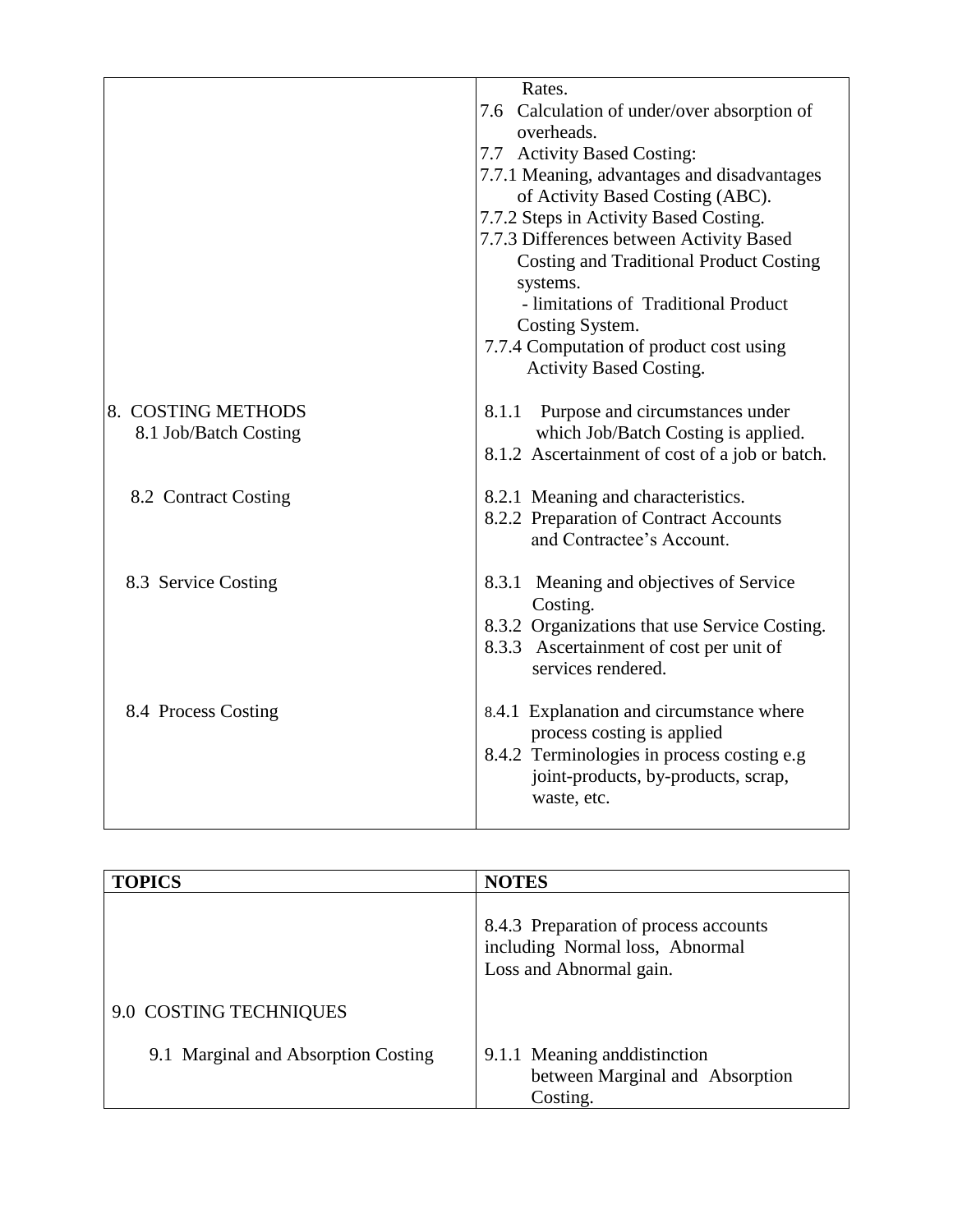|                                                | 9.1.2 Terminologies used in Marginal and<br>Absorption Costing - fixed cost, variable<br>cost, semi-variable costs, contribution,<br>period and product costs. etc.<br>9.1.3 Preparation of Income Statement using<br>both Marginal and Absorption costing.                                                                                                                                                                             |
|------------------------------------------------|-----------------------------------------------------------------------------------------------------------------------------------------------------------------------------------------------------------------------------------------------------------------------------------------------------------------------------------------------------------------------------------------------------------------------------------------|
| 9.2 Break Even Analysis                        | 9.2.1 Meaning, importance, assumptions and                                                                                                                                                                                                                                                                                                                                                                                              |
|                                                | limitations of break-even analysis.<br>9.2.2 Computation of break-even points in<br>units and values from given data<br>including segregation of costs (using<br>high and low method).                                                                                                                                                                                                                                                  |
|                                                | 9.2.3 Preparation and interpretation of<br>break-even charts.                                                                                                                                                                                                                                                                                                                                                                           |
| 10.0 BUDGETING AND BUDGETARY<br><b>CONTROL</b> | 10.1 Explanation of basic terminologies in<br>Budgeting and Budgetary control.<br>10.2 Budgeting process and Administration.<br>10.3 Importance of Budgeting and<br>Budgetary control.<br>- Preparation of budgets will be limited<br>to cash sales, material usage, material<br>purchase and production budgets.<br>10.4 Functional budgets:<br>Sales, production, capital expenditure,<br>etc.<br>10.5 Cash budget and master budget. |
| 11.0 STANDARD COSTING                          | 11.1 Meaning and importance of Standard<br>Costing<br>11.2 Types of Standards.                                                                                                                                                                                                                                                                                                                                                          |
|                                                | 11.3 Computation of variances:<br>Material (price and usage)<br>Labour (rate and efficiency).<br>$\bullet$                                                                                                                                                                                                                                                                                                                              |

| <b>TOPICS</b>      | <b>NOTES</b>                                                                                                                         |
|--------------------|--------------------------------------------------------------------------------------------------------------------------------------|
| 12.0 COST ACCOUNTS | 12.1 Interlocking cost accounts.                                                                                                     |
|                    | 12.2 Preparation of cost ledger accounts.<br>12.3 Reconciliation of cost and financial<br>profits.<br>12.4 Integrated Cost accounts. |
|                    | 12.5 Preparation of ledger accounts and                                                                                              |